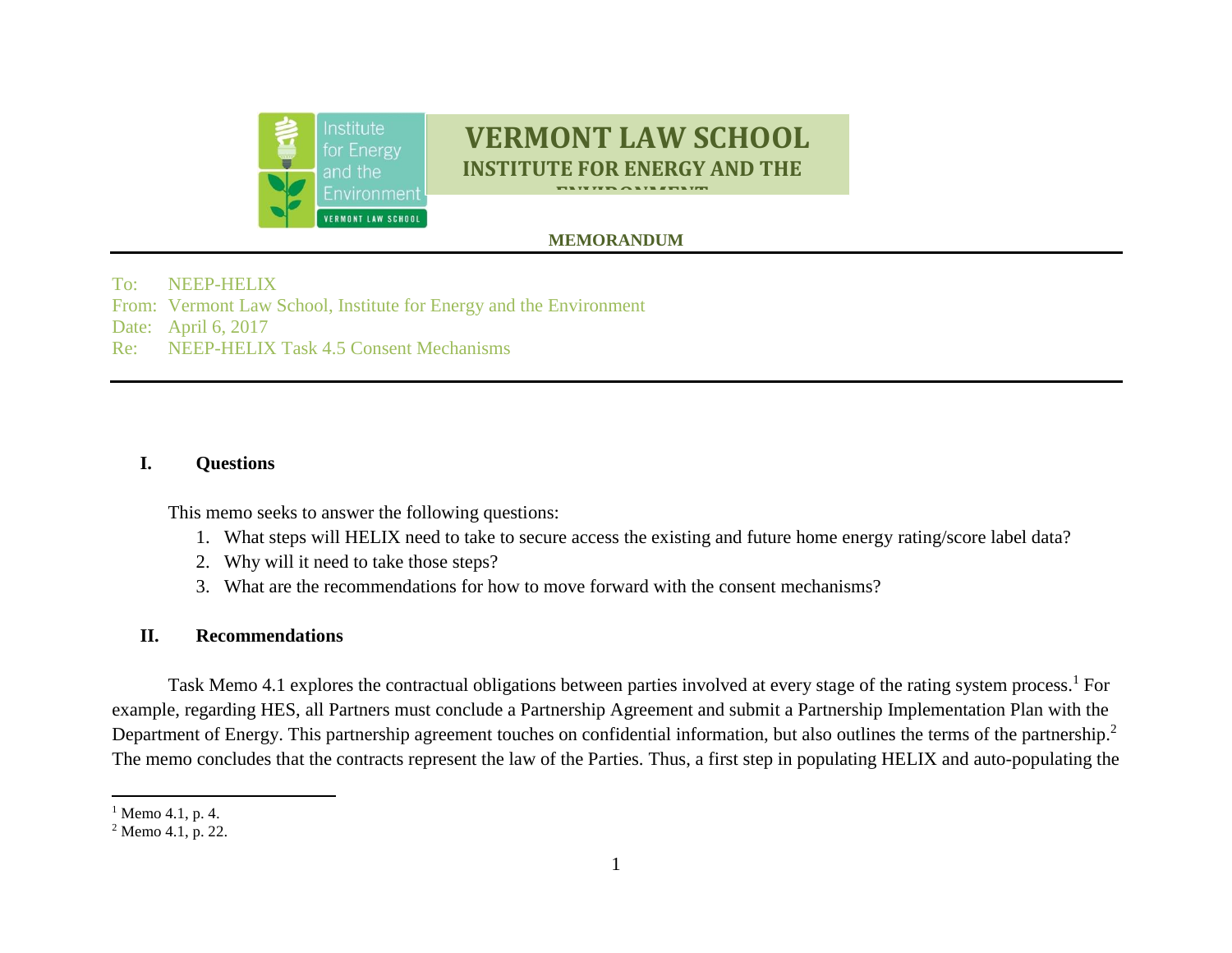MLS with HES data is addressing the contractual obligations at each level while paying attention also to the applicable laws and regulations. If no contracts have been concluded to grant third parties access to confidential information or the contract in place does not contain a customer waiver clause, then the natural next step is to develop a mechanism for obtaining customer consent for sharing the data. This memo provides the backdrop for developing such a mechanism.<sup>3</sup>

To secure access to past rating data, HELIX will need to contact customers to obtain their affirmative consent where individual consent is required, i.e. where the customer owns the data (HES, HERS, ENERGY STAR, NGBS, and potentially Passive House). This may require going through a separate entity (e.g. the Department of Energy for HES data) if individual contact information is not made public. HELIX will likely want to pursue an opt-in mechanism—which would require this affirmative consent—because dataholding entities like RESNET may prefer the higher level of transparency associated with this approach. Further, affirmative opt-in mechanisms better satisfy the requirement set by RESNET that customers give consent in writing.

For contracts where the data-holding entity controls access to information, HELIX will need to obtain organizational consent. Although LEED for Homes does not own the relevant data, HELIX should still seek USGBC's approval before using that data. This will require organizational consent. HELIX will need to determine whether Passive House requires organizational or individual consent, as this is still unclear. The first step in that endeavor will be requesting a PHIUS+ Certification Contract.

In moving forward with consent mechanisms, HELIX should contact each data-collecting entity to negotiate how to contact existing customers. This is necessary in getting permission to access customer ratings or scores. HELIX should also consider how it should frame the purpose of the data collection to convince those customers to give permission. HELIX should also contact each datacollecting entity and discuss their preference for opt-in or opt-out language in contracts between homeowners and assessors.

#### **III. Analysis**

The analysis for this memorandum (1) develops a mechanism that would allow HELIX to include in the database information on past ratings and scores; and (2) provides a table showing the different rating and score systems, including the type of information gathered, what information is already publicly disclosed, contracts and standards in place that address privacy concerns, and examples

 $\overline{\phantom{a}}$ 

<sup>3</sup> Memo 4.1, p. 46.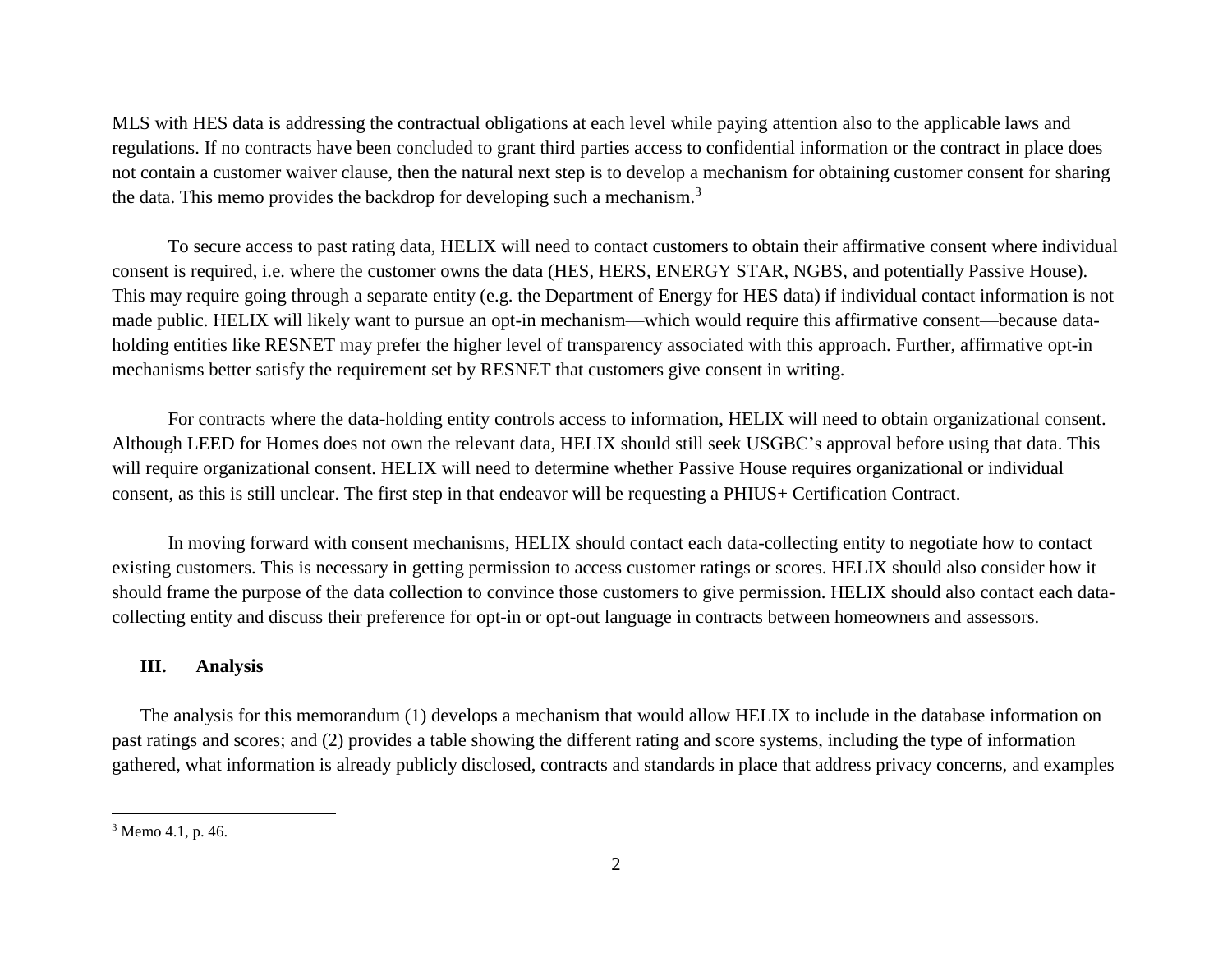of amending clauses that allow the data-holding entities to share information for the purposes of the HELIX project. The examples of amending clauses in the comparative table are abridged and refer to Task 4.4 Memo for more comprehensive examples. Nevertheless, the consent clause must provide an explicit description of what the data will be used for and how its use will be restricted to protect customer privacy, which the examples in the comparative table demonstrate.

#### *1. What mechanism allows HELIX to include database information on past ratings and scores?*

For HELIX to include database information on past ratings and scores, it would need to administer either (a) an opt-in or (b) an optout consent form to customers (in the case of HES, HERS, ENERGY STAR and NGBS and potentially Passive House) or to the organization collecting the data (in the case of LEED and potentially Passive House).<sup>4</sup> Opt-in consent requires an affirmative choice from the customer to share his or her data,<sup>5</sup> whereas opt-out consent would notify customers and create a default setting where all customers agree to share their data unless they choose not to participate.<sup>6</sup> Because these mechanisms would be for *past* ratings and scores and will not be integrated into existing contracts looking forward, HELIX would need to contact all customers and/or organizations to obtain their consent. HELIX will need to negotiate how it can contact existing customers to receive permission to access past ratings. Opt-in approaches typically result in lower participation rates, but data-holding entities like RESNET may prefer the higher level of transparency associated with this approach.<sup>7</sup>

#### **HES Data**

The Department of Energy stores data from HES scores and reports. Because the Department of Energy will not disclose confidential information to a third party unless the customer has given his or her written consent, HELIX would need to contact HES customers through the Department of Energy. This is also because the Department of Energy does not disclose the name or specific address of a project, but only portrays information in the aggregate. Because the Department of Energy cannot unilaterally reveal this information, the partners of the Department would have the burden of contacting each customer to obtain their consent. Because the customer owns

 $\overline{\phantom{a}}$ 

<sup>4</sup> See Table *infra* for more information on which entities require individual vs. organizational consent.

<sup>5</sup> Memo 4.4, p. 9.

<sup>6</sup> Memo 4.4, p. 9.

 $7$  Memo 4.4, p. 10.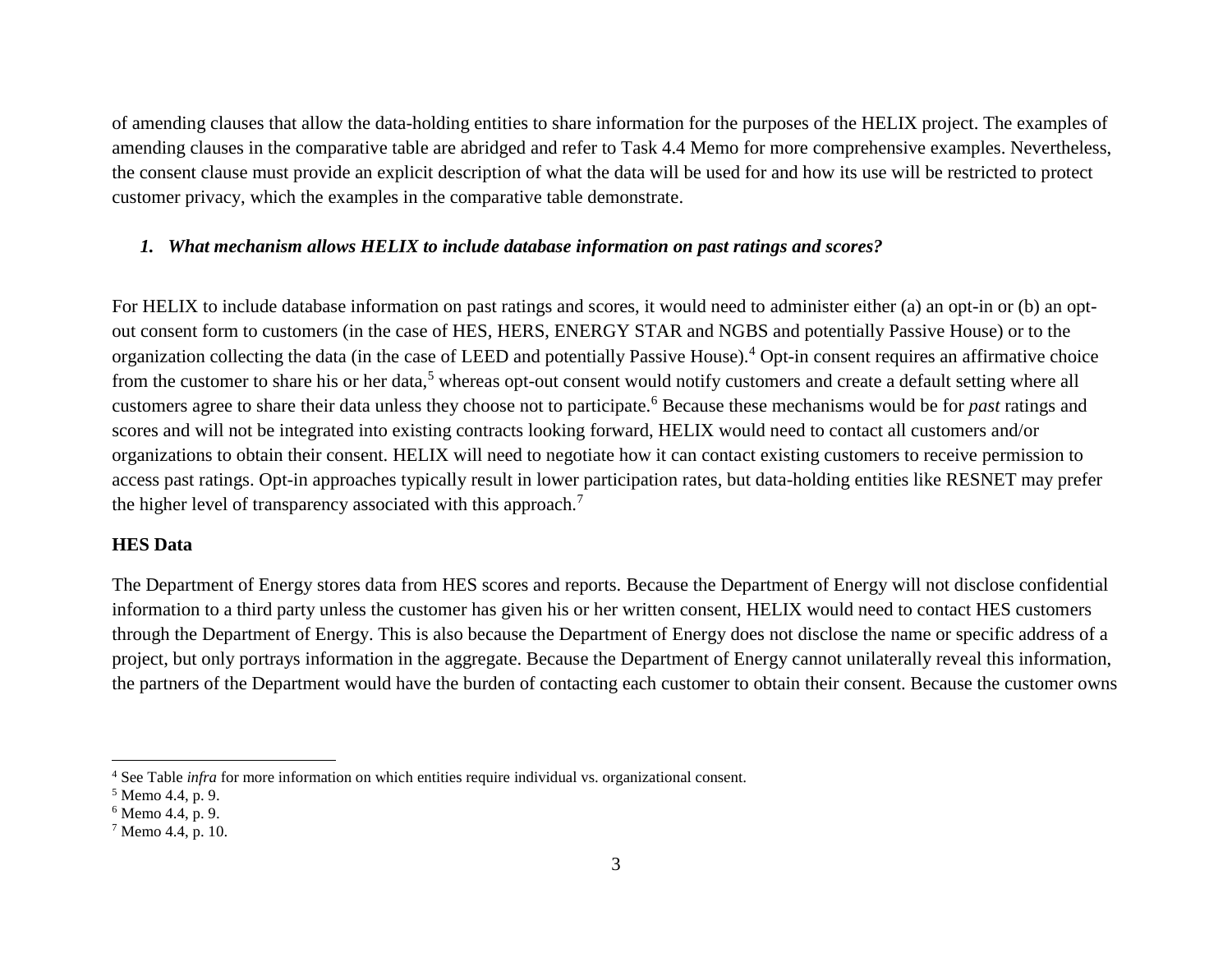his or her HES information, the Department's partners cannot use an opt-out mechanism that would deprive customers of their property. HELIX would have to go through the middleman of the DOE, which might make it cumbersome to obtain past HES data.

#### **HERS Data**

The memorandum dated March 1, 2017 discusses the searchable database of HERS Index Scores and whether HELIX requires additional consent mechanisms to collect existing and future HERS scores.<sup>8</sup> The memo concludes that RESNET permits sharing the HERS Index Scores, which give broad, comparative information. However, RESNET does not disclose the ratings, which give indepth energy performance assessments that present sensitive information that raters, home energy survey professionals, and ratings organizations are prohibited from disclosing.<sup>9</sup> Written consent from customers is required before RESNET can disclose those ratings.

In releasing HERS Index Scores, RESNET therefore makes the following available to the public: (1) the address of home rated; (2) the name of company that rated the house; (3) the date of the rating; and (4) the HERS Index Score.<sup>10</sup> Because RESNET makes these addresses available, it could shift the burden to HELIX to contact each customer to obtain HERS data. The opt-in mechanism would satisfy RESNET's requirement (under the Rating and Home Energy Survey Code of Ethics) that customers give written permission before RESNET releases HERS data. The opt-out mechanism could not satisfy this requirement because RESNET requires an affirmative choice in writing.

#### **ENERGY STAR**

Home Energy Raters seeking to participate in the ENERGY STAR Certified Homes Program have to be certified by RESNET. Therefore, these raters also must abide by the Rating and Home Energy Survey Code of Ethics. The opt-in mechanism would satisfy the requirement that customers give written permission before RESNET releases HERS data. The opt-out mechanism could not satisfy this requirement because RESNET requires an affirmative choice in writing. Because ENERGY STAR partners have to provide the EPA with certain documentation on request, it is likely that no ENERGY STAR data is public.<sup>11</sup> Thus, the burden would fall on ENERGY STAR partners to contact each individual customer to realize the opt-in mechanism.

 $\overline{a}$ <sup>8</sup> Memo Re RESNET Public Information Management, Mar. 1, 2017.

<sup>9</sup> Memo Re RESNET Public Information Management, Mar. 1, 2017, p. 2.

<sup>10</sup> See Table *infra*.

<sup>&</sup>lt;sup>11</sup> "Upon request, partner must provide EPA with relevant documentation regarding any home or homes certified as ENERGY STAR (or potentially represented to homebuyers as such), including, but not limited to, Home Energy Rating (HERS) reports, ENERGY STAR inspection checklists, and promotional materials."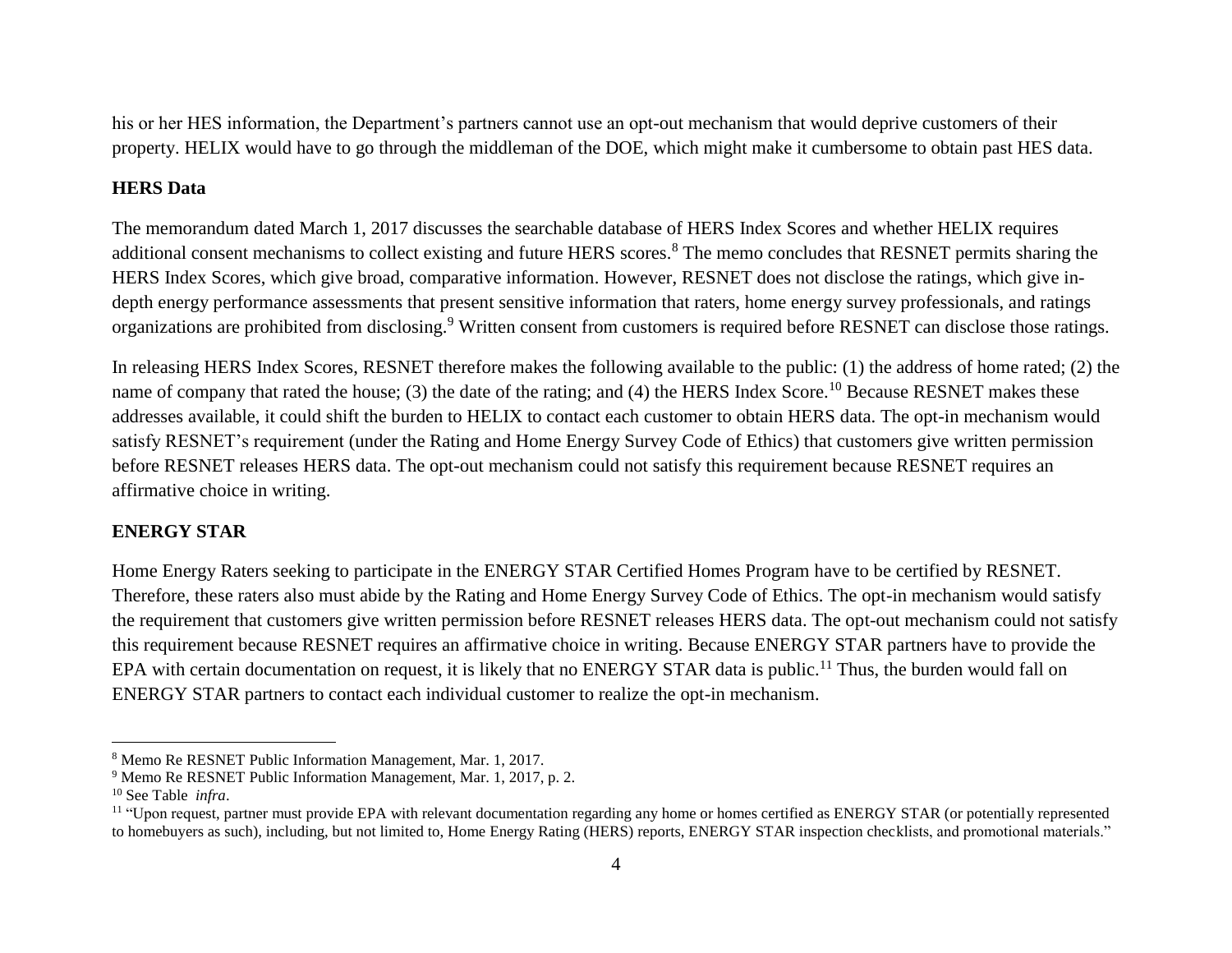Nevertheless, ENERGY STAR obligates its customers to promote ENERGY STAR certifications. By publishing ENERGY STAR data, customers can meet this requirement. HELIX should emphasize this ENERGY STAR policy when approaching ENERGY STAR partners.

#### **LEED for Homes**

LEED-certified homes are included in the public LEED project directory—an open access, searchable directory.<sup>12</sup> HELIX would not need an opt-in or opt-out mechanism from the individual customers, but would likely want to get approval from the U.S. Green Building Council (USGBC) before using past information from the LEED rating system.<sup>13</sup> Such approval would require an opt-in mechanism addressed to USGBC.

#### **Passive House**

As noted in the table below, it is unclear whether HELIX would require organizational or individual consent for past Passive House data.<sup>14</sup> However, because the location of the project is disclosed to the public, PHIUS could shift the burden of contacting each customer to HELIX if individual consent is necessary. The same opt-in mechanism would apply regardless of whether HELIX required individual or organizational consent.

#### **National Green Building Standard**

Under the National Green Building Standard, the client is responsible for holding the relevant data and has a duty to maintain data and supporting documentation for three years.<sup>15</sup> Even though the Client has the responsibility to keep data for 3 years, it does not necessarily mean that Home Innovation does not have the data. Home Innovation maintains an online database of certified homes.<sup>16</sup> Nevertheless, the client must provide, upon request, access to the project(s) and supporting documentation. For this reason, HELIX could contact each client individually, especially since NGBS makes the location of projects public. HELIX could use an opt-in

 $\overline{a}$ 

https://www.energystar.gov/index.cfm?fuseaction=opa.showESTermsCommitments&CFID=61288603&CFTOKEN=9ee84961f192dac2-14E2FCAE-033F-41B4-0A73EA33565AD41D*.*

<sup>12</sup> Memo 4.4, p. 14.

<sup>&</sup>lt;sup>13</sup> Memo 4.4, p. 15.

 $14$  Memo 4.4 p. 15.

<sup>&</sup>lt;sup>15</sup> NGBS Green Certification Multifamily Client Agreement, cl. 7,

http://www.homeinnovation.com/services/certification/green\_homes/~/media/Files/Certification/Green%20Building/NGBS-Builders-Resource-Guide.pdf.

<sup>&</sup>lt;sup>16</sup> National Green Building Standard Memo, p. 8.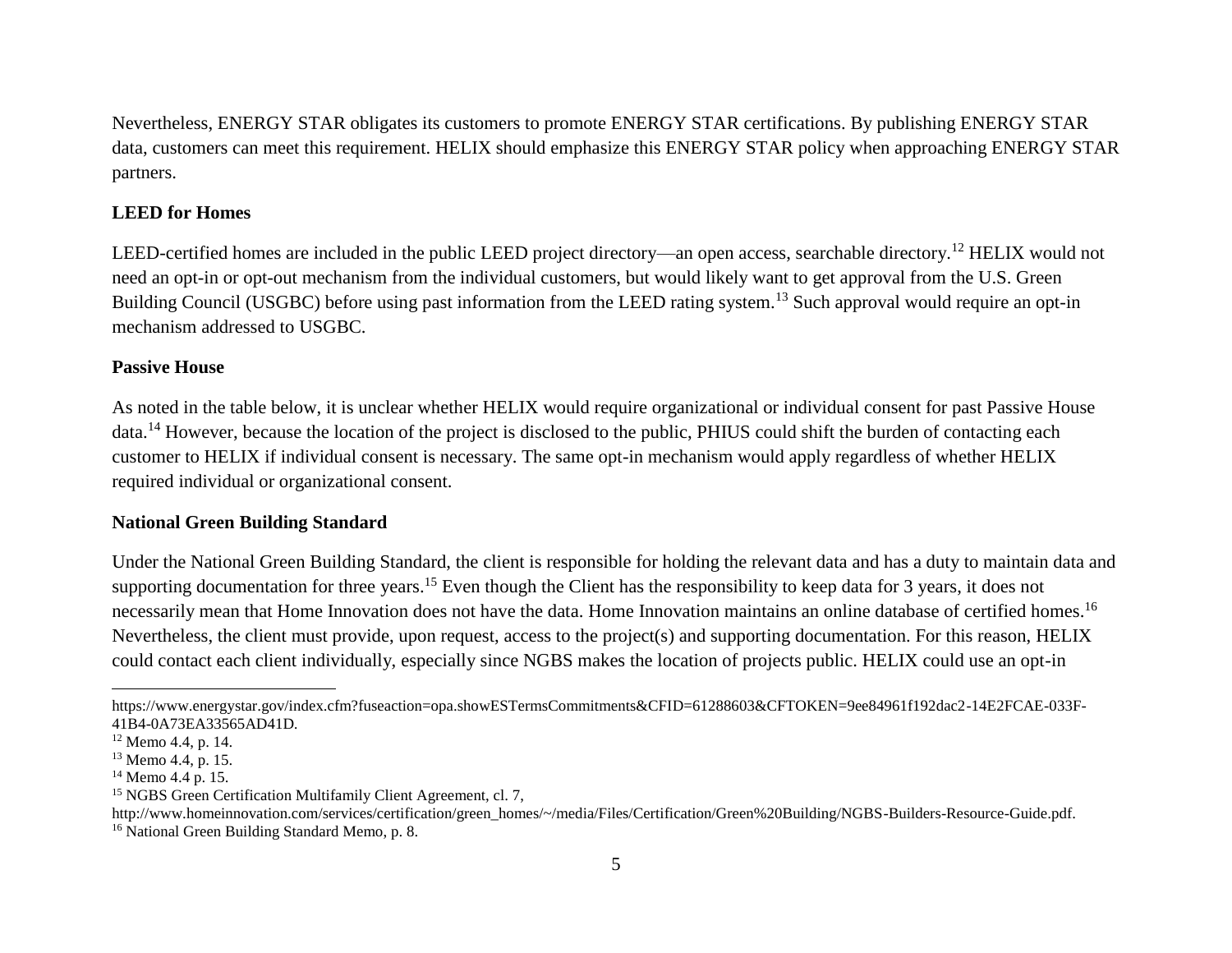mechanism to obtain the data from these projects. NGBS clients are typically not the homeowner, but builders or architects that use this information to market their properties or certain services they provide. As a result, HELIX will likely succeed in obtaining this information, which can indirectly publish the properties or services of NGBS clients through other channels.

### *2. Comparative table: HES, HERS, ENERGY STAR, LEED for Homes, Passive House, and National Green Building Standard.*

| Rating/Score/Labeling System | <b>Information Gathered</b>          | <b>Information Publicly Disclosed</b> | Contracts, Standards, Code of   | <b>Examples of Amending</b>            |
|------------------------------|--------------------------------------|---------------------------------------|---------------------------------|----------------------------------------|
|                              |                                      |                                       | Ethics/Clauses                  | Clauses                                |
| Home Energy Score (HES)      | House energy                         | Aggregate form of data to             | DOE Partners have access to     | Individual consent:                    |
|                              | performance/efficiency               | compare homes locally and             | DOE database and can only       | The customer hereby consents           |
|                              | recommendations (40 pieces of        | nationally; HES can effectively       | access the data scored by       | to allow HELIX to collect and          |
|                              | information):                        | compare data in this way              | qualified assessors working     | store the following specific           |
|                              | Score (includes                      | because it normalizes                 | through that partner; assessors | data fields, namely [THE               |
|                              | estimated annual                     | differences in weather patterns       | have access to data for surveys | DATA FIELDS TO BE                      |
|                              | savings) $17$                        | across the United States.             | they conducted.                 | INSERTED] in order to be               |
|                              | 2. Home facts (the                   | DOE contractually obligated to        |                                 | disclosed through accepted             |
|                              | house's envelope, not                | not share any information             | DOE will not disclose           | and secure methods of data             |
|                              | how occupants use the                | except in aggregate form              | confidential information to a   | transportation, for the specific       |
|                              | $home)^{18}$                         | Not publicly disclosed:               | third party unless:             | purpose of publishing it on the        |
|                              | Recommendations:<br>3                | individualized customer               | (a) Mutually agreed upon        | HELIX database, which will             |
|                              | $cost\text{-effective repairs}^{19}$ | information                           | in writing by partner;          | auto-pop the local Multiple            |
|                              |                                      |                                       | execution of mutually           | Listing Service $(MLS).$ <sup>21</sup> |
|                              |                                      |                                       | acceptable                      |                                        |
|                              |                                      |                                       | nondisclosure                   | The customer hereby                    |
|                              |                                      |                                       | agreement; or                   | understands that the data              |

 $\overline{a}$ 

<sup>17</sup> *See* Memo 4.1, pp. 10.

<sup>18</sup> *See* Memo 4.1, p. 11–12.

<sup>19</sup> *See* Memo 4.1, p. 12.

<sup>&</sup>lt;sup>21</sup> See Memo 4.4 p. 11–12 for more extensive contract language. This portion of the table only portrays the opt-in mechanism required to give HELIX access to HES data.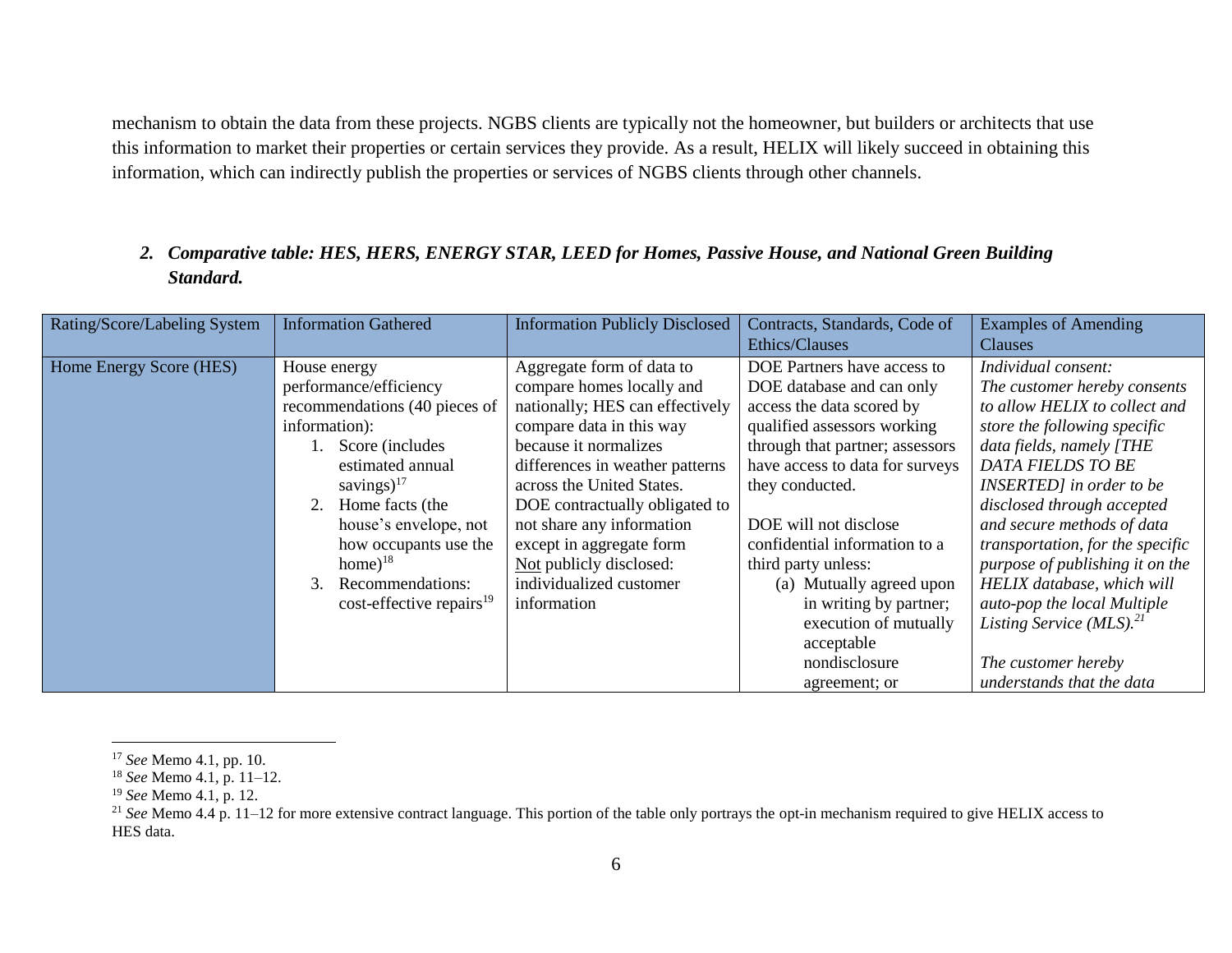|                                     |                                                                                                                                                                                                                                                            |                                                                                                                                 | (b) When DOE is required<br>by law<br>Assessors bound by contracts<br>from partners they work with $^{20}$<br>Assessor will conclude Home<br>Inspection Agreement, which<br>is for use of homeowner only,<br>but assessor may discuss<br>observations with real estate<br>agents, owners, repair persons,<br>other interested parties | collected includes more than<br>what HES publicly discloses.                                                                                                                                                                                                                                                                                                                                                                        |
|-------------------------------------|------------------------------------------------------------------------------------------------------------------------------------------------------------------------------------------------------------------------------------------------------------|---------------------------------------------------------------------------------------------------------------------------------|---------------------------------------------------------------------------------------------------------------------------------------------------------------------------------------------------------------------------------------------------------------------------------------------------------------------------------------|-------------------------------------------------------------------------------------------------------------------------------------------------------------------------------------------------------------------------------------------------------------------------------------------------------------------------------------------------------------------------------------------------------------------------------------|
| Home Energy Rating System<br>(HERS) | <b>Estimated annual</b><br>purchased energy<br>consumption;<br>2.<br>Estimated annual<br>energy cost;<br>3.<br>Street address;<br>Rater information;<br>4.<br>Numeric rating score<br>5.<br>with information on<br>home's energy<br>features <sup>22</sup> | Address of home<br>rated;<br>Name of company that<br>rated the house;<br>Date of rating;<br>3.<br><b>HERS</b> Index Score<br>4. | <b>RESNET Code of Ethics: no</b><br>disclosure of information<br>concerning rating/home energy<br>survey for a specific home<br>other than to the client unless<br>there is written permission <sup>23</sup><br>(applies to raters, Home<br>Energy Survey Professionals,<br>rating organizations)                                     | Individual consent:<br>The customer hereby consents<br>to allow HELIX to collect and<br>store the following specific<br>data fields, namely [THE<br>DATA FIELDS TO BE<br>INSERTED] in order to be<br>disclosed through accepted<br>and secure methods of data<br>transportation, for the specific<br>purpose of publishing it on the<br>HELIX database, which will<br>auto-pop the local Multiple<br>Listing Service (MLS). $^{24}$ |

 $\overline{a}$ <sup>20</sup> For example, the ASHI Code of Ethics (no disclosure of inspection results or client information without client approval); the BPI code of ethics (no disclosure of private, confidential information about any client for use of third parties whose services have not been explicitly requested by homeowner/occupant; and InterNachi (no disclosure unless necessary to protect safety of others or comply with law *and* client has been made aware of what information will be released, to whom, and for what purpose, *and* client has provided explicit, prior written consent. *See* Memo 4.1, p. 24–26.

 $22$  Memo 4.1, pp. 13–14.

 $23$  Memo 4.1, pp. 27.

<sup>&</sup>lt;sup>24</sup> See Memo 4.4 p. 11–12 for more extensive contract language. This portion of the table only portrays the opt-in mechanism required to give HELIX access to HES data.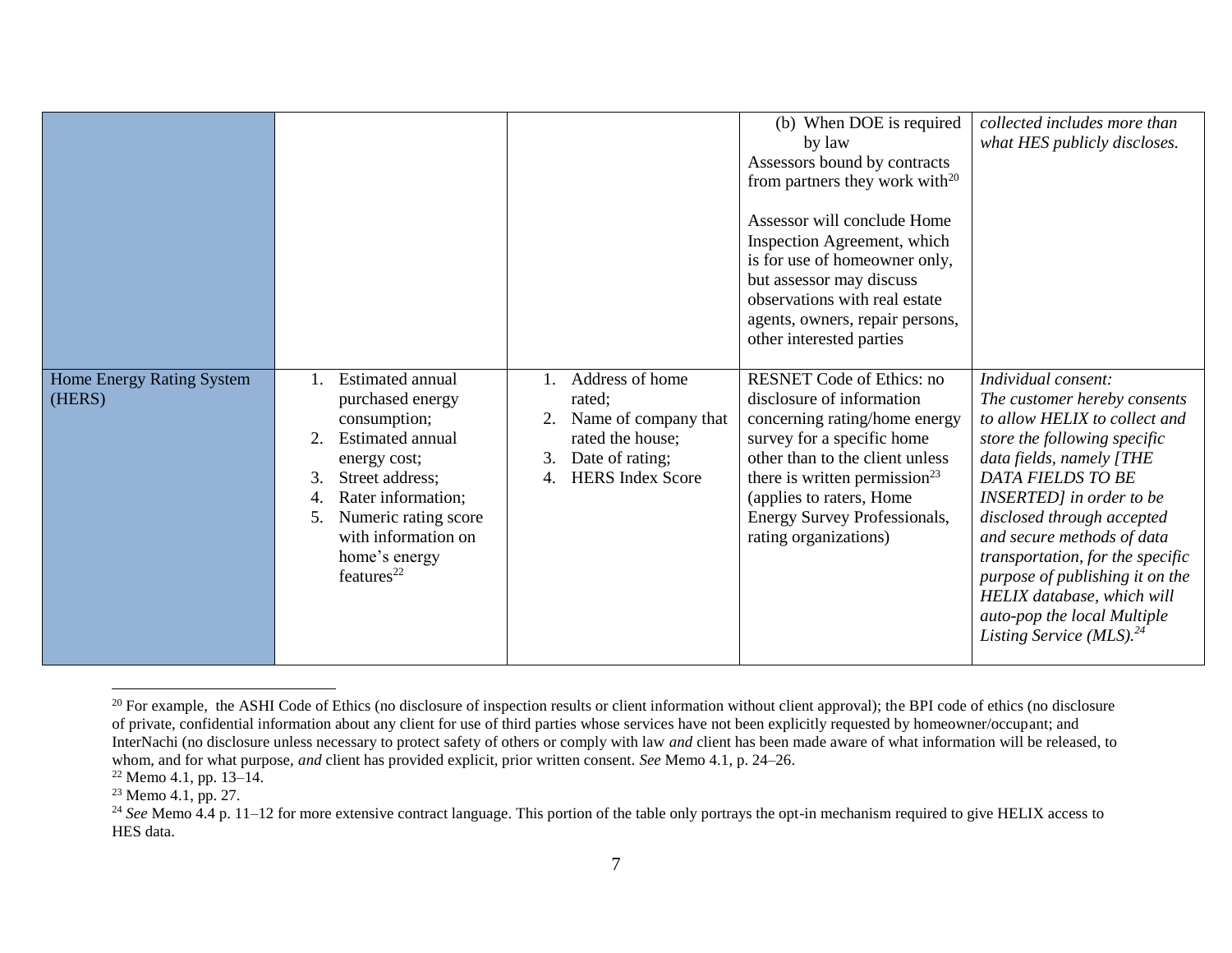|                                       |                                                                                                                                         |                                                                                                                                                                                              |                                                                                                                                                                                         | The customer hereby                                                                                                                                                   |
|---------------------------------------|-----------------------------------------------------------------------------------------------------------------------------------------|----------------------------------------------------------------------------------------------------------------------------------------------------------------------------------------------|-----------------------------------------------------------------------------------------------------------------------------------------------------------------------------------------|-----------------------------------------------------------------------------------------------------------------------------------------------------------------------|
|                                       |                                                                                                                                         |                                                                                                                                                                                              |                                                                                                                                                                                         | understands that the data                                                                                                                                             |
|                                       |                                                                                                                                         |                                                                                                                                                                                              |                                                                                                                                                                                         | collected includes more than                                                                                                                                          |
|                                       |                                                                                                                                         |                                                                                                                                                                                              |                                                                                                                                                                                         | what HERS publicly discloses.                                                                                                                                         |
| <b>ENERGY STAR Certified</b><br>Homes | HERS score (can<br>generate certificates<br>with or without HERS<br>index <sup>25</sup> );<br>Thermal enclosure;<br>3.<br>HVAC quality; | Certified party has a<br>requirement to show ENERGY<br><b>STAR</b> certification because<br>partners have to provide EPA<br>with certain documentation on<br>request, safe to assume that no | Home Energy Raters seeking<br>to participate in the ENERGY<br><b>STAR Certified Homes</b><br>Program have to be certified<br>RESNET; therefore, these<br>raters also must abide by the  | Individual consent:<br>The customer hereby consents<br>to allow HELIX to collect and<br>store the following specific<br>data fields, namely [THE<br>DATA FIELDS TO BE |
|                                       | Water management;<br>Efficient<br>5.<br>lighting/appliances<br>(included on                                                             | information is public. $27$                                                                                                                                                                  | Rating and Home Energy<br>Survey Code of Ethics (see<br>above $)^{28}$                                                                                                                  | INSERTED] in order to be<br>disclosed through accepted<br>and secure methods of data<br>transportation, for the specific                                              |
|                                       | <b>ENERGY STAR</b><br>inspection checklists) <sup>26</sup>                                                                              |                                                                                                                                                                                              | Contractual provisions pertain<br>more to the parties receiving<br>certification and their duties to<br>take action in certain areas and<br>submit a program outlining                  | purpose of publishing it on the<br>HELIX database, which will<br>auto-pop the local Multiple<br>Listing Service (MLS). <sup>31</sup>                                  |
|                                       |                                                                                                                                         |                                                                                                                                                                                              | specific measures that will<br>help promote ENERGY<br>STAR. <sup>29</sup> However, partners<br>have to provide EPA with<br>relevant documentation about<br>any home (i.e. HERS reports, | Disclosing this data is<br>consistent with duties to help<br>promote ENERGY STAR.                                                                                     |

 $\overline{a}$ 

 $25$  Memo 4.1, pp. 15.

 $26$  Memo 4.1, pp. 15–16.

<sup>27</sup> *See* https://www.energystar.gov/index.cfm?fuseaction=opa.showESTermsCommitments&CFID=61288603&CFTOKEN=9ee84961f192dac2-14E2FCAE-033F-41B4-0A73EA33565AD41D*.*

 $28$  Memo 4.4, p. 13.

<sup>&</sup>lt;sup>29</sup> Memo 4.1, p. 27.

<sup>&</sup>lt;sup>31</sup> See Memo 4.4 p. 11–12 for more extensive contract language. This portion of the table only portrays the opt-in mechanism required to give HELIX access to HES data.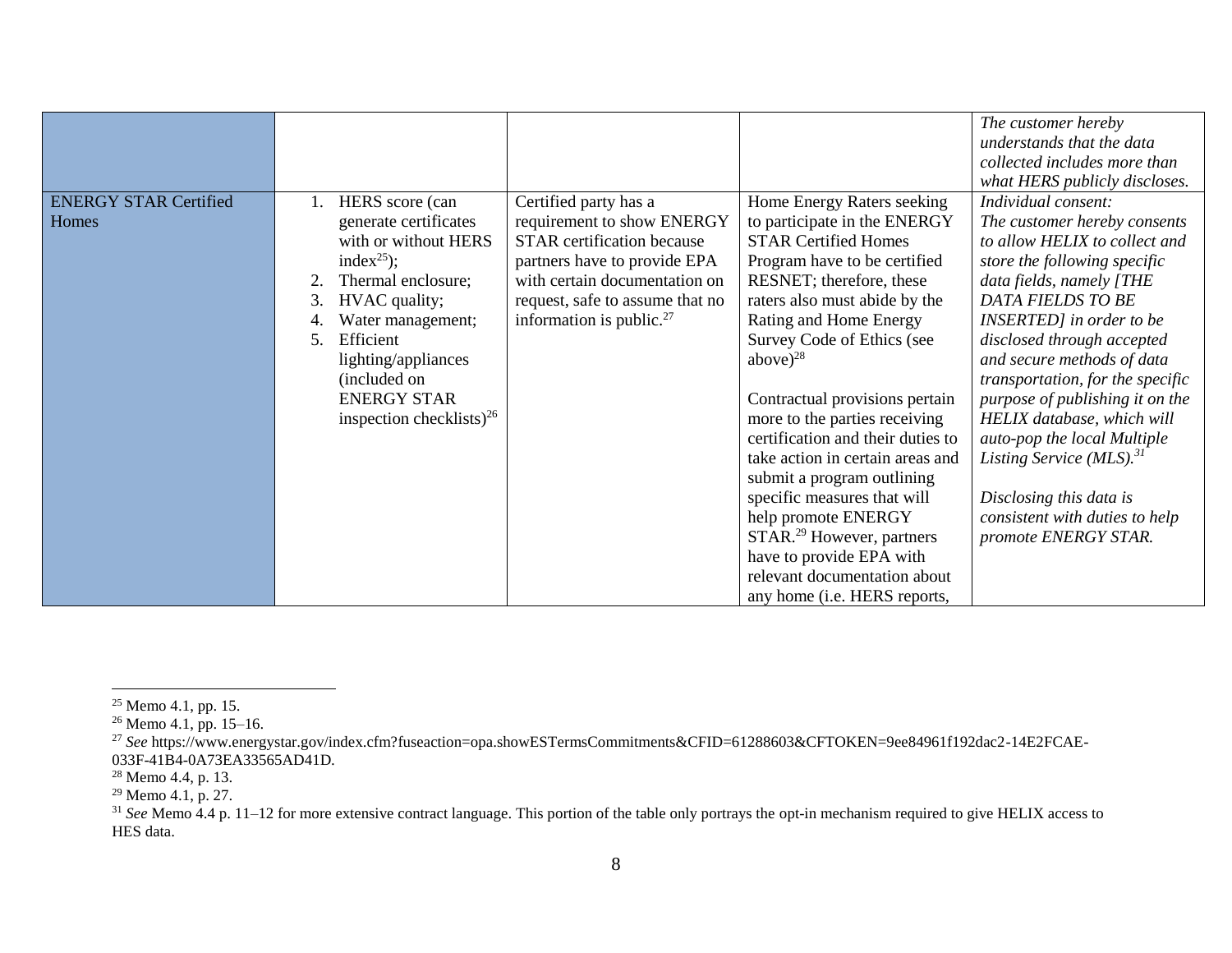|                       |                                                                                                                                                                                        |                                                                                                                                                                                                                                                    | <b>ENERGY STAR inspection</b><br>checklists). <sup>30</sup>                                                                                                                                                                                                                                                                                                                                                                                                                                                                                                                                                                                                                                                                                                |                                                                                                                                                                                                                                                                                                                                                                                                                                                                                                                                                                                                                                                                          |
|-----------------------|----------------------------------------------------------------------------------------------------------------------------------------------------------------------------------------|----------------------------------------------------------------------------------------------------------------------------------------------------------------------------------------------------------------------------------------------------|------------------------------------------------------------------------------------------------------------------------------------------------------------------------------------------------------------------------------------------------------------------------------------------------------------------------------------------------------------------------------------------------------------------------------------------------------------------------------------------------------------------------------------------------------------------------------------------------------------------------------------------------------------------------------------------------------------------------------------------------------------|--------------------------------------------------------------------------------------------------------------------------------------------------------------------------------------------------------------------------------------------------------------------------------------------------------------------------------------------------------------------------------------------------------------------------------------------------------------------------------------------------------------------------------------------------------------------------------------------------------------------------------------------------------------------------|
| <b>LEED</b> for Homes | LEED v4 Checklist <sup>32</sup> requires<br>information on<br>Construction activity;<br>2.<br>Water use;<br>3.<br>Materials and<br>resources;<br>Indoor environmental<br>4.<br>quality | Project name;<br>$\overline{2}$<br>Project ID;<br>3.<br>Physical address;<br>Total points earned;<br>4.<br>Gross square footage;<br>5.<br>Total property area;<br>6.<br>Project type, etc. <sup>33</sup><br>(all included in project<br>directory) | LEED-certified homes<br>included in public LEED<br>project directory (an open<br>access, searchable directory) $34$<br>Can opt out of project<br>directory and become a private<br>project.<br><b>Green Business Certification</b><br>Inc. is granted license to<br>access, view, reproduce, use all<br>project information (including<br>information related to the<br>applicant); GBCI and USGBC<br>(U.S. Green Building Council)<br>can also use, reproduce,<br>publish project information "as<br>described in the Certification<br>Guide <sup>335</sup> ; nothing prevents<br><b>USGBC</b> or GBCI from<br>disclosing information; in sole<br>discretion to disclose if for<br>public safety.<br>(This is included in the<br>Certification Agreement) | Organizational consent:<br><b>U.S. Green Building Council</b><br><b>[or Green Business</b><br>Certification, Inc.] hereby<br>consents to allow HELIX to<br>collect and store the following<br>specific data fields, namely<br>[THE DATA FIELDS TO BE<br>INSERTED] in order to be<br>disclosed through accepted<br>and secure methods of data<br>transportation, for the specific<br>purpose of publishing it on the<br>HELIX database, which will<br>auto-pop the local Multiple<br>Listing Service (MLS). Any<br>portion of the rating system<br>published by HELIX will<br>attribute permission,<br>authorship and copyright to<br>the U.S. Green Building<br>Council. |

<sup>30</sup> *See* https://www.energystar.gov/index.cfm?fuseaction=opa.showESTermsCommitments&CFID=61288603&CFTOKEN=9ee84961f192dac2-14E2FCAE-033F-41B4-0A73EA33565AD41D

l

<sup>32</sup> *See* http://www.usgbc.org/resources/leed-v4-homes-design-and-construction-checklist

<sup>33</sup> *See* Memo 4.1, p. 31.

<sup>&</sup>lt;sup>34</sup> Memo 4.4, p. 14.

<sup>&</sup>lt;sup>35</sup> Memo 4.1, p. 30.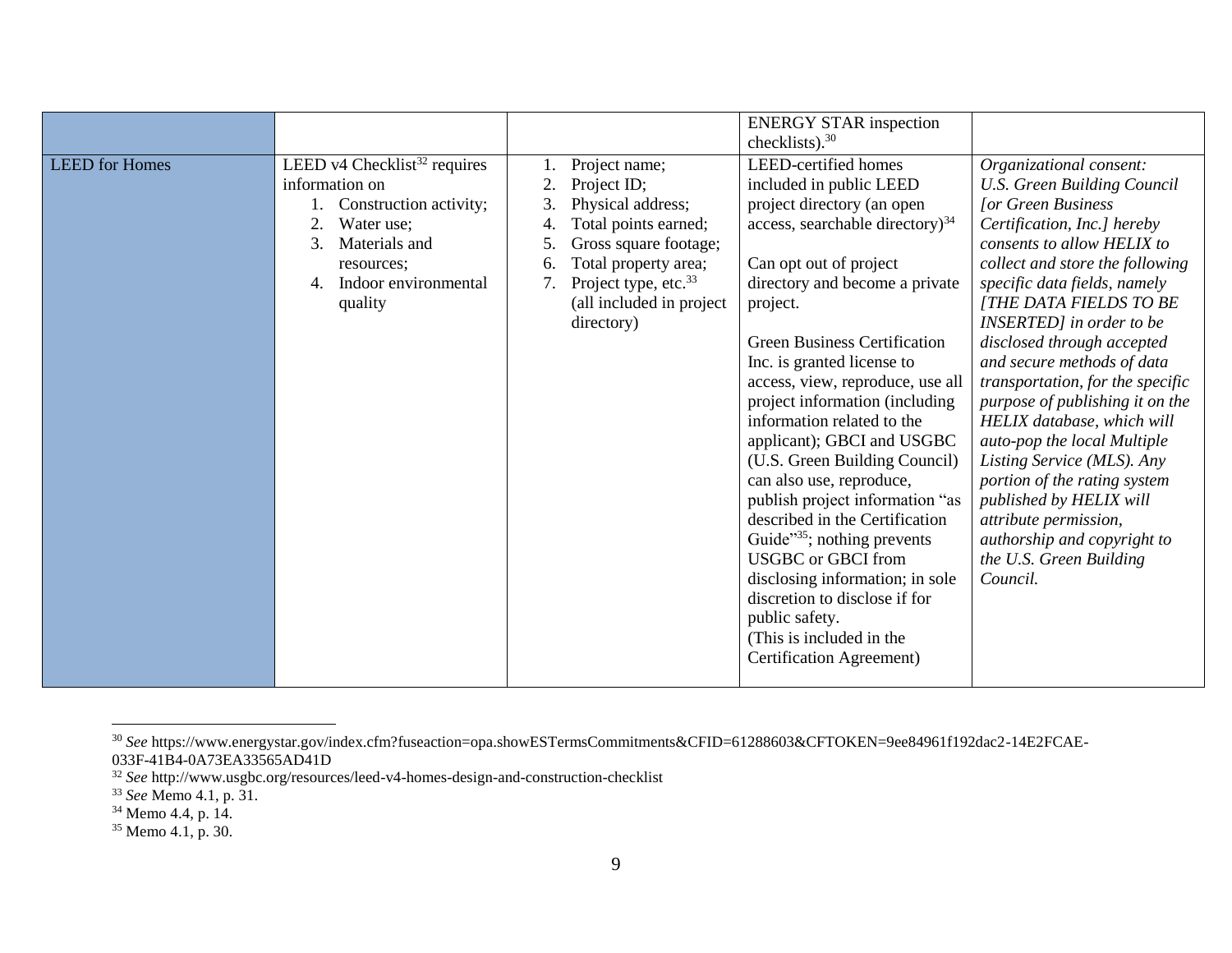|                                |                          |                                              | USGBC grants a limited,<br>royalty-free, nonexclusive,<br>revocable license to |                               |
|--------------------------------|--------------------------|----------------------------------------------|--------------------------------------------------------------------------------|-------------------------------|
|                                |                          |                                              | individuals or entities seeking                                                |                               |
|                                |                          |                                              | to use, reproduce, and/or                                                      |                               |
|                                |                          |                                              | display any portion of the                                                     |                               |
|                                |                          |                                              | rating system appearing on the                                                 |                               |
|                                |                          |                                              | website so long as permission,                                                 |                               |
|                                |                          |                                              | authorship and copyright are                                                   |                               |
|                                |                          |                                              | properly attributed to the<br><b>USGBC</b>                                     |                               |
|                                |                          |                                              | Approval from USGBC                                                            |                               |
|                                |                          |                                              | recommended before using                                                       |                               |
|                                |                          |                                              | information from the LEED                                                      |                               |
|                                |                          |                                              | rating system $36$                                                             |                               |
| <b>Passive House</b>           | HVAC; B                  | Project status;                              | Use login information to get                                                   | Unclear whether               |
|                                | Building permit date;    | <b>Lead Certified Passive</b>                | more extensive data from                                                       | organizational or individual  |
|                                | 3.<br>HERS index;        | House Consultant;                            | certified projects database;                                                   | consent required. $40$ If     |
|                                | Building envelope;       | 3.<br>Builder;                               | PHIUS+ Certification Contract                                                  | organizational consent is     |
|                                | Ventilation;<br>5.       | Location;<br>4.                              | signed by applicant $39$                                                       | required, see example above   |
|                                | Heating/cooling;         | Construction type;                           |                                                                                | for LEED (replacing USGBC)    |
|                                | Domestic hot water;      | Building function;<br>6.                     |                                                                                | with PHIUS). If individual    |
|                                | Lights and appliances;   | 7.<br>Floor area;                            |                                                                                | consent is required, see      |
|                                | Water management;<br>9.  | Project type <sup>37</sup><br>8.             |                                                                                | examples for HES and HERS.    |
|                                | 10. Air tightness;       | $\rightarrow$ available once project is pre- |                                                                                |                               |
|                                | 11. Exterior photos;     | certified <sup>38</sup>                      |                                                                                |                               |
|                                | 12. Photos of insulation |                                              |                                                                                |                               |
| <b>National Green Building</b> | Lot Design,              | Client's participation                       | Client responsible for holding                                                 | Individual consent:           |
| Standard                       | Preparation, and         | in NGBS Green                                | data; the Client must provide,                                                 | The customer hereby consents  |
|                                | Development;             |                                              | upon request, access to the                                                    | to allow HELIX to collect and |

l <sup>36</sup> Memo 4.4, p. 15.

<sup>38</sup> http://www.phius.org/phius-certification-for-buildings-and-products/phius-2015-project-certification/submit-a-project-for-certification

<sup>39</sup> The Certification Contract is not available online, but must be requested. *See* http://www.phius.org/phius-certification-for-buildings-and-products/phius-2015-

 $40$  Memo 4.4 p. 15.

<sup>&</sup>lt;sup>37</sup> Memo 4.1, p. 18.

project-certification/submit-a-project-for-certification.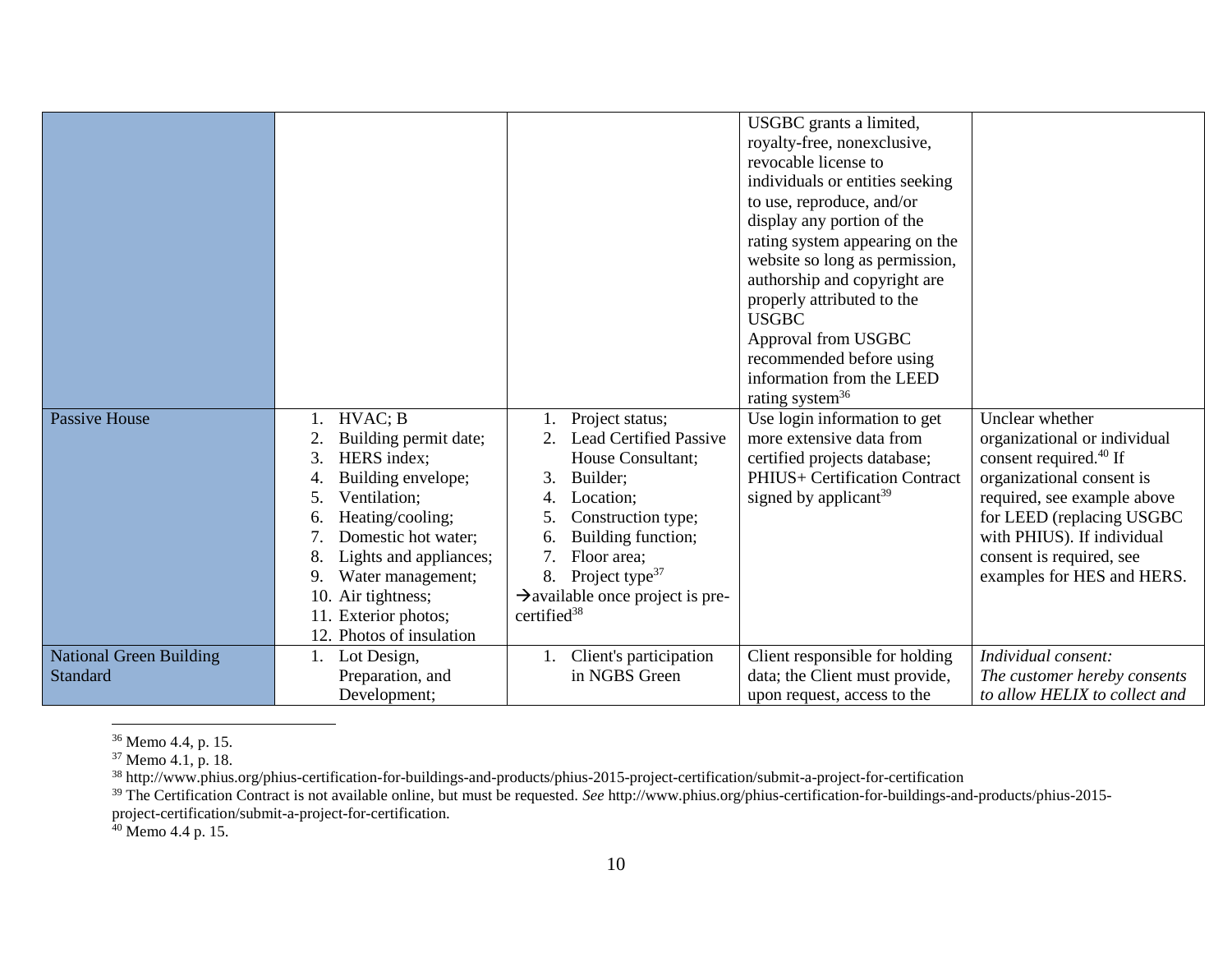| Resource efficiency;<br>Energy efficiency;<br>3.<br>Water efficiency;<br>Indoor environmental<br>quality;<br>Operation,<br>6.<br>Maintenance and<br><b>Building Owner</b><br>Education | Location of certified<br>2.<br>projects $41$<br>Results of verification<br>3.<br>process could be made<br>public <sup>42</sup> | project(s) and supporting<br>documentation regarding the<br>certification process <sup>43</sup> | store the following specific<br>data fields, namely [THE<br>DATA FIELDS TO BE<br>INSERTED] in order to be<br>disclosed through accepted<br>and secure methods of data<br>transportation, for the specific<br>purpose of publishing it on the<br>HELIX database, which will<br>auto-pop the local Multiple<br>Listing Service (MLS). <sup>44</sup> |
|----------------------------------------------------------------------------------------------------------------------------------------------------------------------------------------|--------------------------------------------------------------------------------------------------------------------------------|-------------------------------------------------------------------------------------------------|---------------------------------------------------------------------------------------------------------------------------------------------------------------------------------------------------------------------------------------------------------------------------------------------------------------------------------------------------|
|                                                                                                                                                                                        |                                                                                                                                |                                                                                                 | By giving consent, the<br>customer hereby understands<br>that the data collected includes<br>more than what NGBS publicly<br>discloses on its database and<br>includes individualized<br>customer information.                                                                                                                                    |

#### *4. Going forward*

 $\overline{\phantom{a}}$ 

Moving forward, HELIX will need to consider and answer the following questions:

- 1. Whether Passive House information requires organizational or individual consent;
- 2. How to contact existing customers to receive their permission to access past ratings, scores, and labels;

<sup>41</sup> NGBS Green Certification Multifamily Client Agreement, cl. 13,

http://www.homeinnovation.com/services/certification/green\_homes/~/media/Files/Certification/Green%20Building/NGBS-Builders-Resource-Guide.pdf. <sup>42</sup> *See* National Green Building Standard Memo, p. 8.

<sup>43</sup> NGBS Green Certification Multifamily Client Agreement, cl. 7, 14

http://www.homeinnovation.com/services/certification/green\_homes/~/media/Files/Certification/Green%20Building/NGBS-Builders-Resource-Guide.pdf. <sup>44</sup> See Memo 4.4 p. 11–12 for more extensive contract language. This portion of the table only gives the pithy words of the opt-in mechanism required to give HELIX access to HES data.